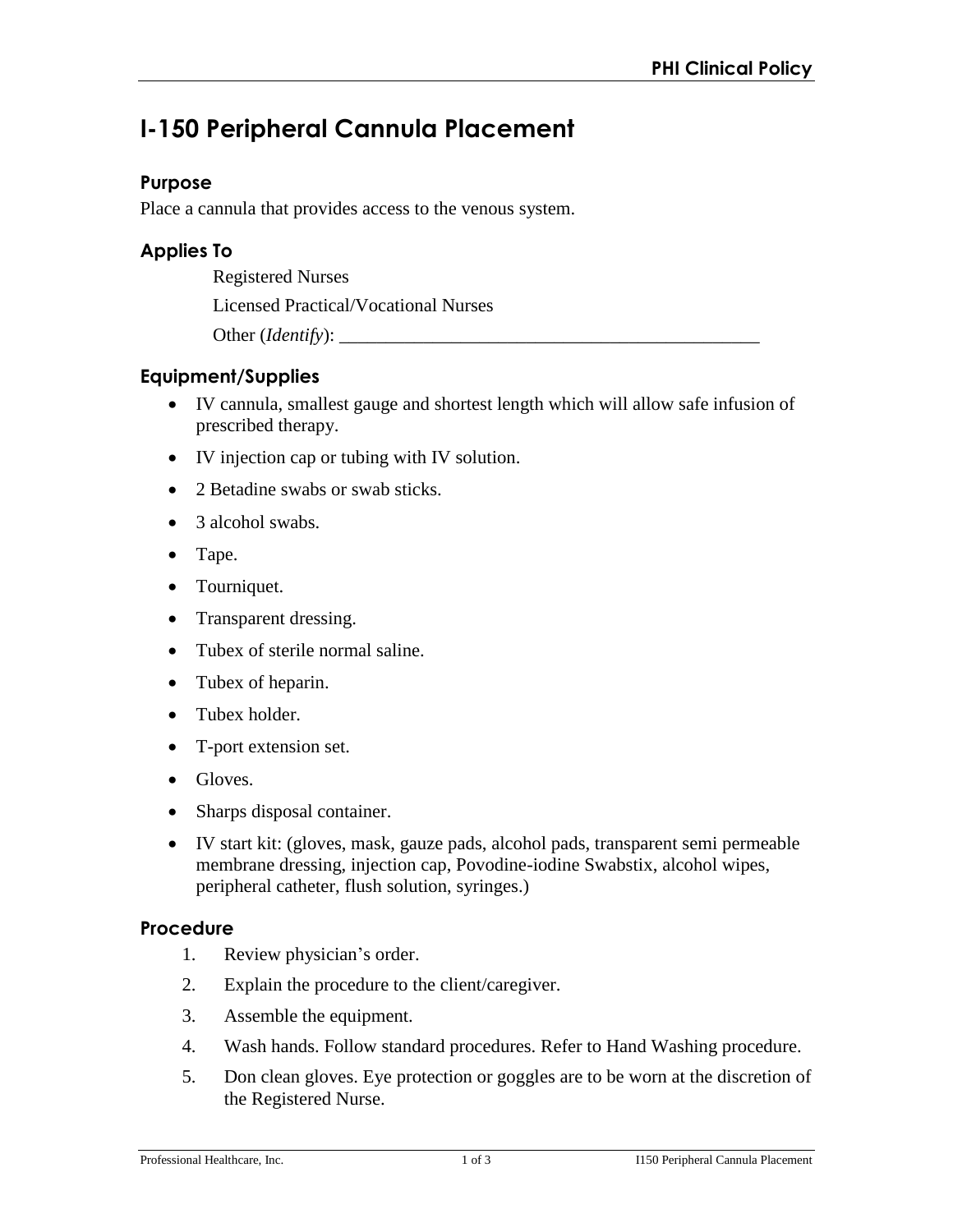- 6. Position the client for comfort to access puncture site.
- 7. Using aseptic technique, clear IV line of air by priming with IV solution. If using a male adapter plug or extension tubing, fill with heparin.
- 8. Prepare tubex of sterile saline or heparin.
- *9.* Select appropriate venipuncture site. *Choose a site below the client's elbow to increase comfort. Avoid cannulation over joints or previous IV sites as this predisposes to infiltration.*
- *10.* Apply tourniquet proximal to venipuncture site. Check for radial pulse. *If radial pulse is absent, the tourniquet is too tight.* Check refill capacity of the vein by running a finger along the vein. *If refill is sluggish, the vein will be prone to collapse after catheter insertion. Another vein should be used.*
- 11. Cleanse selected site with approved solution (Povodine-iodine or 70% alcohol), starting at intended puncture site and cleansing outward in circular motion to a diameter of about 3-4 cm. Repeat with new swab and allow to dry.
- 12. Stabilize the vein by holding skin taught with thumb below site.
- 13. Puncture the vein with bevel of needle up and having needle at a  $30 45^{\circ}$ angle above the extremity. Use either the direct or indirect approach. Direct: Enter skin directly above the vein. Indirect: Enter skin beside the vein and direct catheter to enter the side of the vein. Observe for blood flow.
- 14. Once access is achieved, lower the needle until it is almost flush with the skin. Release tourniquet and advance catheter.
- 15. Attach the intermittent injection cap securely to the catheter hub.
- 16. Test cannula placement by either slowly injecting some of the sterile saline or slowly starting IV infusion.
- *17.* Secure cannula with tape to prevent accidental dislodgment. *Avoid taping directly over the catheter as this may impede blood flow.*
- 18. Cleanse injection cap with alcohol swab.
- 19. Apply transparent dressing over cannula site with distal edge covering the cannula adapter to the injection cap. Label the insertion site with: catheter gauge, date/time of insertion, and the initials of the person performing the procedure.
- 20. If solution is not to be administered following cannula insertion, inject 1 ml of 100u/ml heparin into the injection cap.
- 21. Dispose of used needles, syringes, and gloves as outlined in the Agency Waste Disposal Policy.
- 22. Wash hands. Refer to Hand Washing procedure.

### **Documentation Guidelines**

Document in the clinical record: